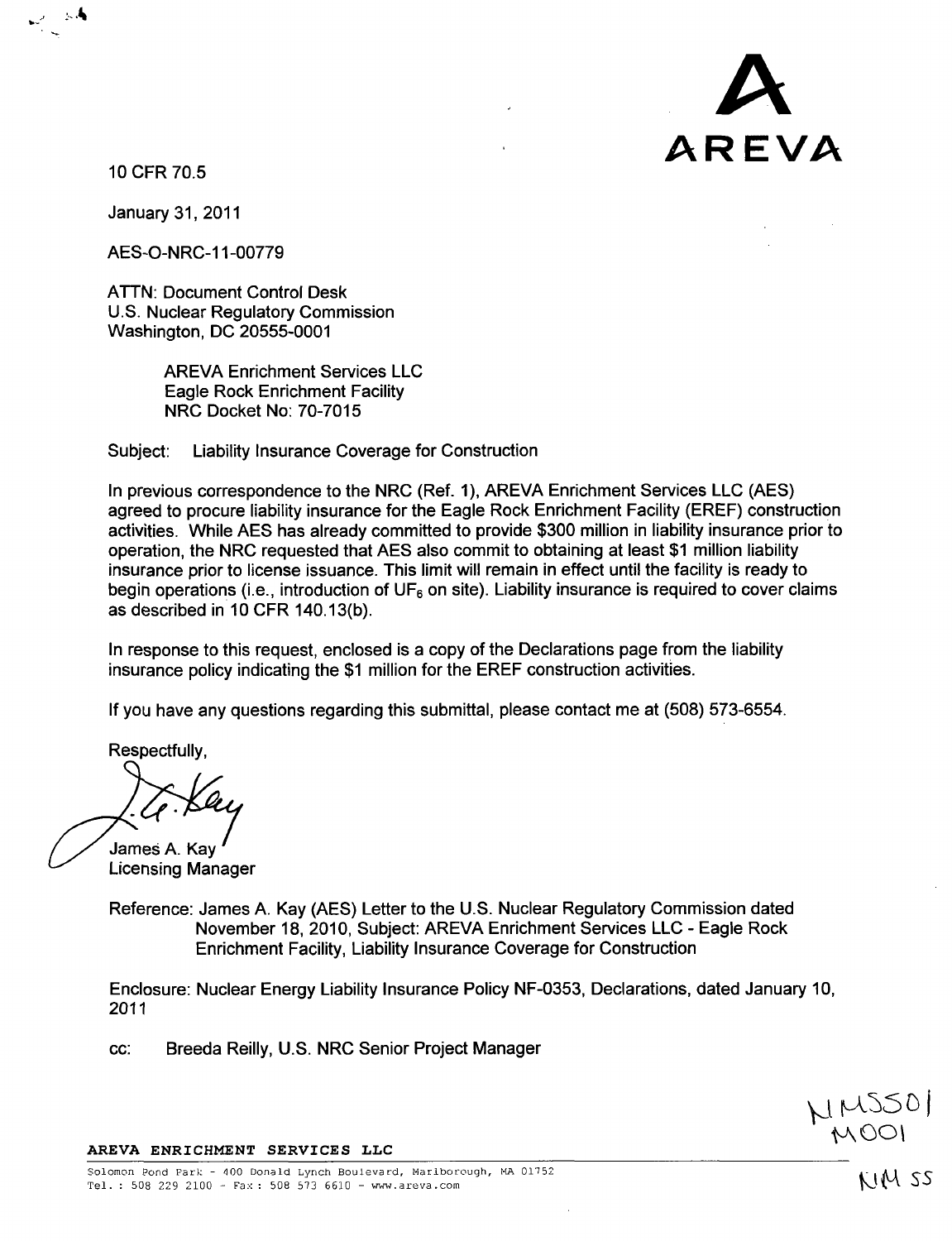

AREVA Enrichment Services LLC Eagle Rock Enrichment Facility AES-O-NRC-1 1-00779

 $\mathcal{A}^{\mathcal{A}}$ 

t,

Enclosure Nuclear Energy Liability Insurance Policy NF-0353, Declarations